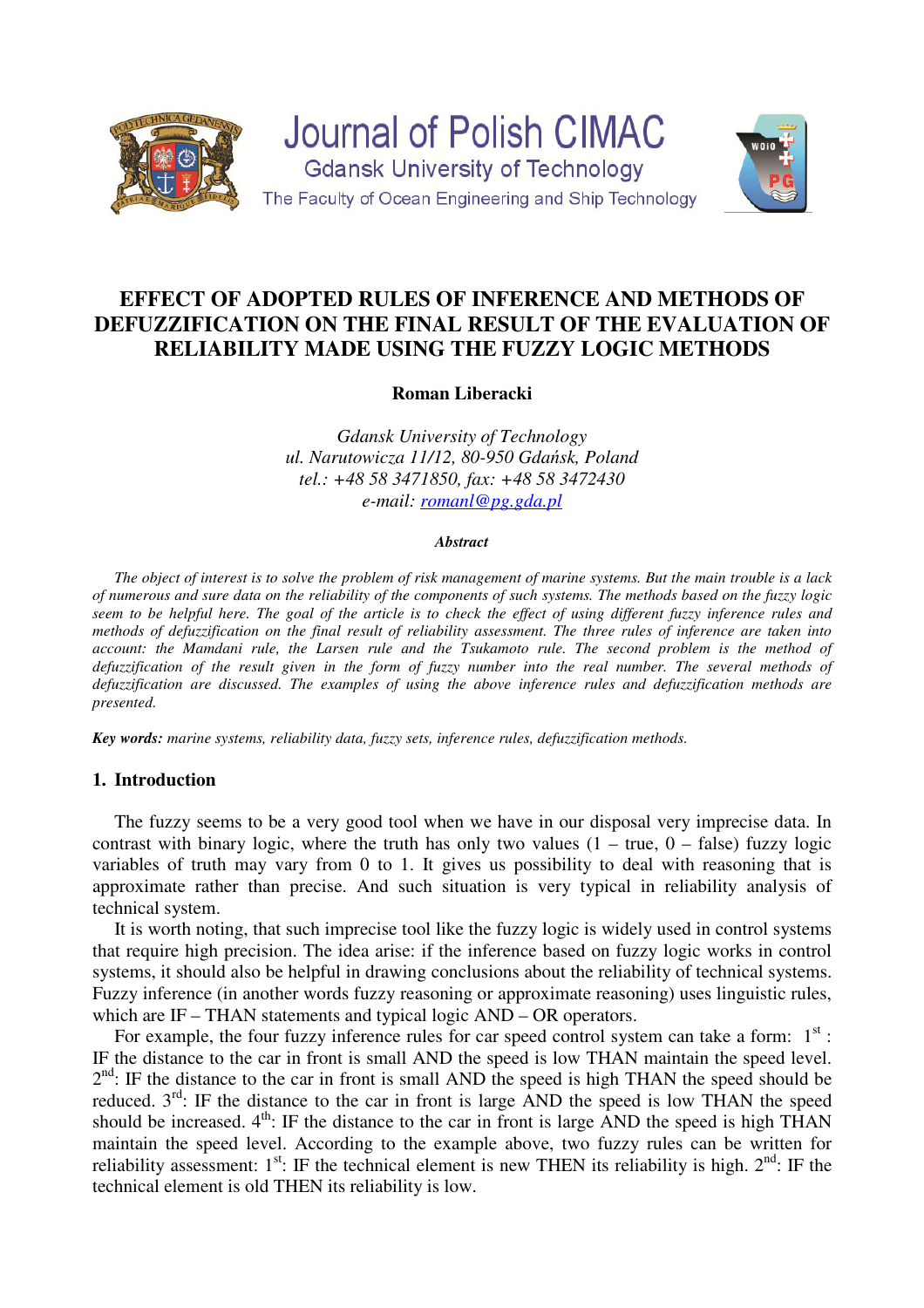To use such fuzzy rules about reliability it is necessary to build four fuzzy numbers: new technical element, old technical element, high reliability, low reliability. Those fuzzy numbers can be constructed on the basis of available reliability data or based on expert opinions. After that we can use the fuzzy rules of inference like: the Mamdani rule, the Larsen rule and the Tsukamoto rule.

Generally fuzzy inference process consists of five steps: creating a database of rules, writing those rules by using fuzzy numbers (fuzzification), drawing conclusion in the form of fuzzy number, changing the fuzzy number into real number (defuzzification).

### **2. Fuzzy inference rules for the reliability assessment of marine systems**

As it has been already stated above, it is proposed to create two fuzzy inference rules for the reliability assessment. Those rules are:

 $1<sup>st</sup>$  rule: IF the technical element is new THEN its reliability is high.

 $2<sup>nd</sup>$  rule: IF the technical element is old THEN its reliability is low.

To build the rules it is necessary to create four fuzzy numbers: a new element, an old element, high reliability, low reliability.

Of course, we need some reliability data about technical elements being under consideration. Let's take as the example the data given in the fuzzy form about ship pipelines according to [1] that an average lifetime of ship's pipelines is:

- $\geq 5 7$  years for galvanized steel pipelines,
- $\geq 5 9$  years for copper pipelines,
- $\triangleright$  about 20 years for PVC pipelines,
- $\triangleright$  more than 20 years for cupronickel pipelines.

Now we focus our attention to galvanized steel pipelines. The task is to create two fuzzy numbers:  $(t_1)$  - the new pipeline and  $(t_2)$  - the old pipeline. An average lifetime of such pipelines is about six years. In that case the six year period will be essential to differentiate between the new pipelines and the old pipelines. Because we don't know the distribution of time to failure of such pipelines, therefore we have to create the simplest and commonly used fuzzy numbers given in the triangular form, shown in the Fig.1.

In a similar way the next two fuzzy numbers:  $(R_1)$  - high reliability and  $(R_2)$  - low reliability can be determined. It is obvious that high reliability expressed as a fuzzy number takes the form of "about one". Low reliability takes the form of "about zero". Those fuzzy numbers are presented in the Fig.1. Their membership functions have also typical triangular forms. The rule is that the opposite fuzzy numbers should be partly overlapped.



*Fig. 1. Fuzzy numbers' membership functions: the new pipeline and the old pipeline*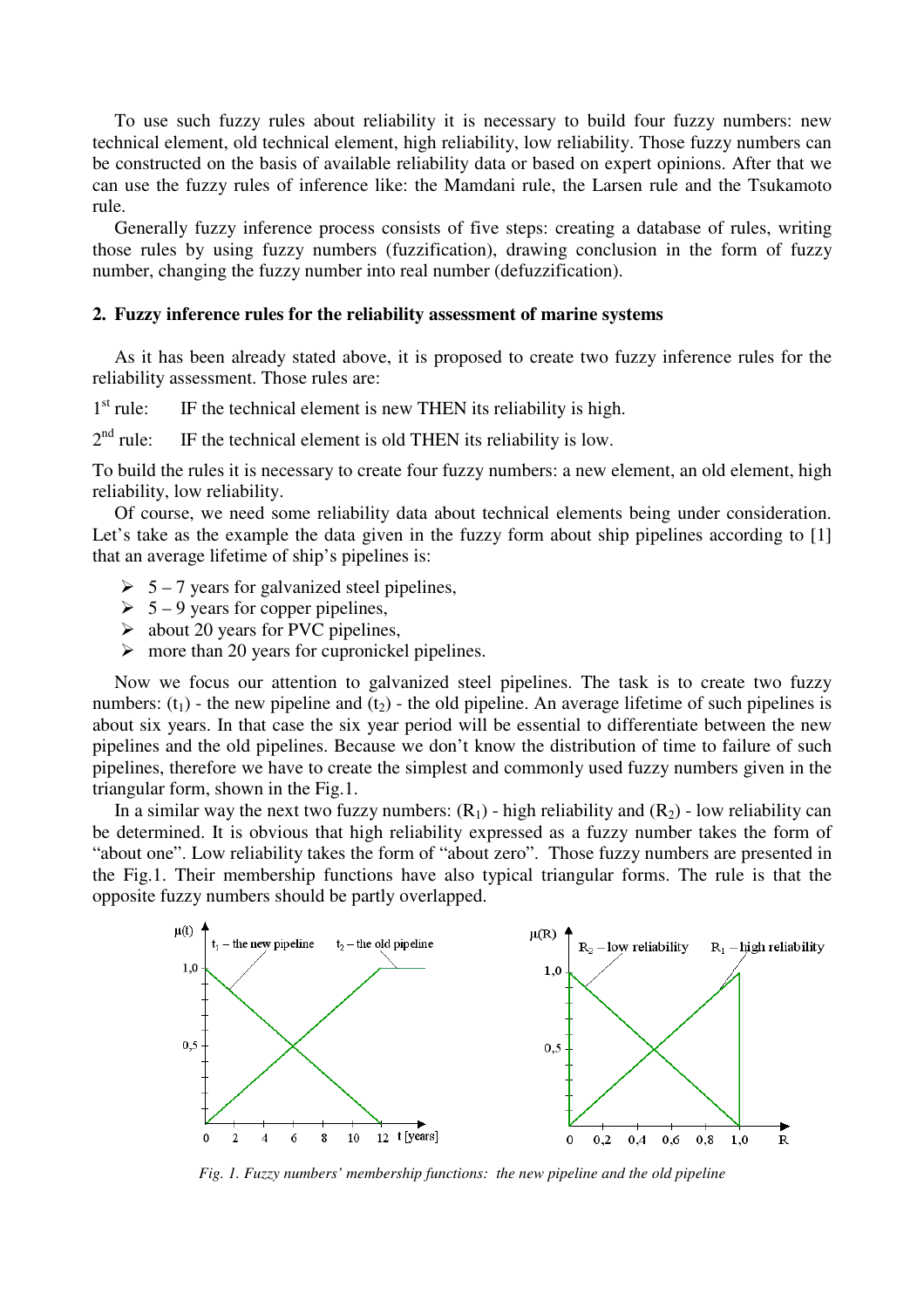The applicability of fuzzy inference to assess the reliability will be presented with such an example: **to find the reliability of galvanized steel pipeline for the period of time: two years since the moment of installing as a quite new on board**. The two described above rules will be used.  $1<sup>st</sup>$  rule: IF the pipeline is new THEN its reliability is high.  $2<sup>nd</sup>$  rule: IF the pipeline is old THEN its reliability is low. And the three methods of inference will be taken into account: the Mamdani method, the Larsen method and the Tsukamoto method [2, 3], used in Fig. 2.



*Fig. 2. Reliability of galvanized steel pipeline for two years period of time assessed with fuzzy inference methods*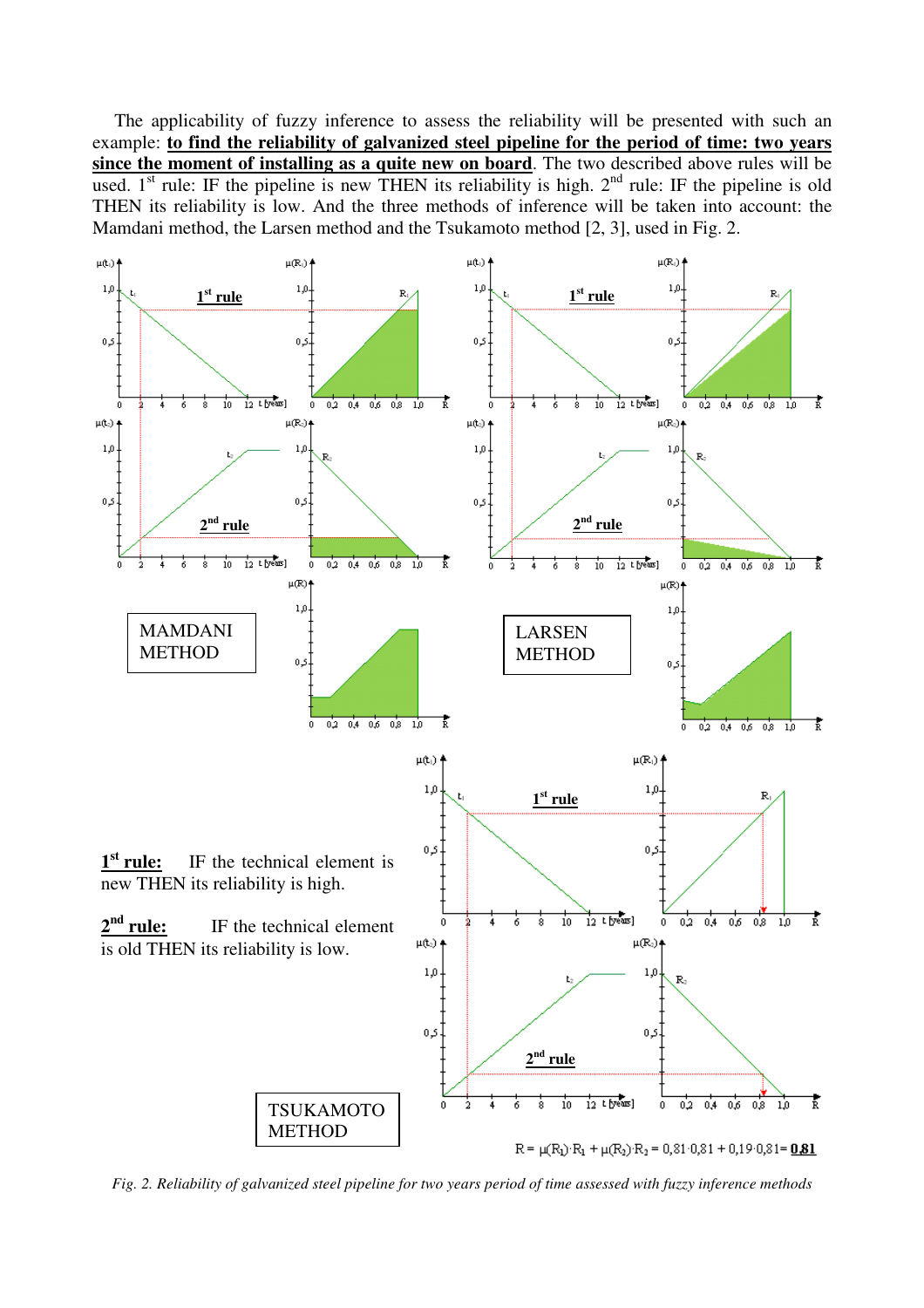#### **3. Comparison of obtained results**

The comparison of obtained results is presented in Fig. 3. We can notice that the results are similar. The Mamdani method and the Larsen method give us results in the form of fuzzy numbers. The Tsukamoto method gives so called crisp value – it means the result is given in the form of real number. The problem is how to understand results, especially those in the form of fuzzy numbers. Looking for the Fig. 3. we can say that the reliability value obtained with the use of the Mamdani method is "about  $0.8 - 1$ "; the reliability value obtained with the use of the Larsen method is "about 1"; the reliability value obtained with the use of the Tsukamoto method is 0.81.



*Fig. 3. Comparison of reliability assessment made with the use of Mamdani, Larsen, Tsukamoto inference rules* 

The results are not contradictory. The question is: which of those methods should be chosen in reliability analysis of marine systems? At first glance, Tsukamoto method seems to be most convenient. It gives a particular result in a form of real number. But we must realize that it is almost impossible the reliability value will be exactly like that. Especially in a situation when we have to our disposal very imprecise data. And such situation is typical in reliability assessment of marine systems.

The results given in the form of fuzzy numbers are imprecise. Thanks to that, they better illustrate the problem we try to solve. Looking at the fuzzy numbers shown above, we can draw conclusions useful in practice. We can conclude: it is most likely that the reliability of the pipeline reach value about 0.81 – 1. But we have to remember that the reliability can also reach the value about  $0 - 0.19$  what is much less likely. Fuzzy number gives us an idea about the uncertainty of estimation has been made. The consideration can be as follows: the reliability of the pipeline is about  $0.81 - 1$  with the possibility measure (not probability)  $81\%$ .

The Mamdani method is more pessimistic than the Larsen method. Thus applying the principle of worst-case, in the author's opinion the Mamdani method seems to be a good tool to solve a problem of reliability assessment, when available reliability data are very imprecise.

### **4. Methods of defuzzification**

The result obtained in the form of fuzzy number gives the best view of the problem. However, it may be required to provide a result in the form of real number (crisp value). Then some methods of defuzzification can be helpful. Defuzzification is just a transformation from a fuzzy number to a crisp number. There are several methods of defuzzification described in the literature [4, 5, 6]. Some of them will be used to change the reliability calculation result given in the form of fuzzy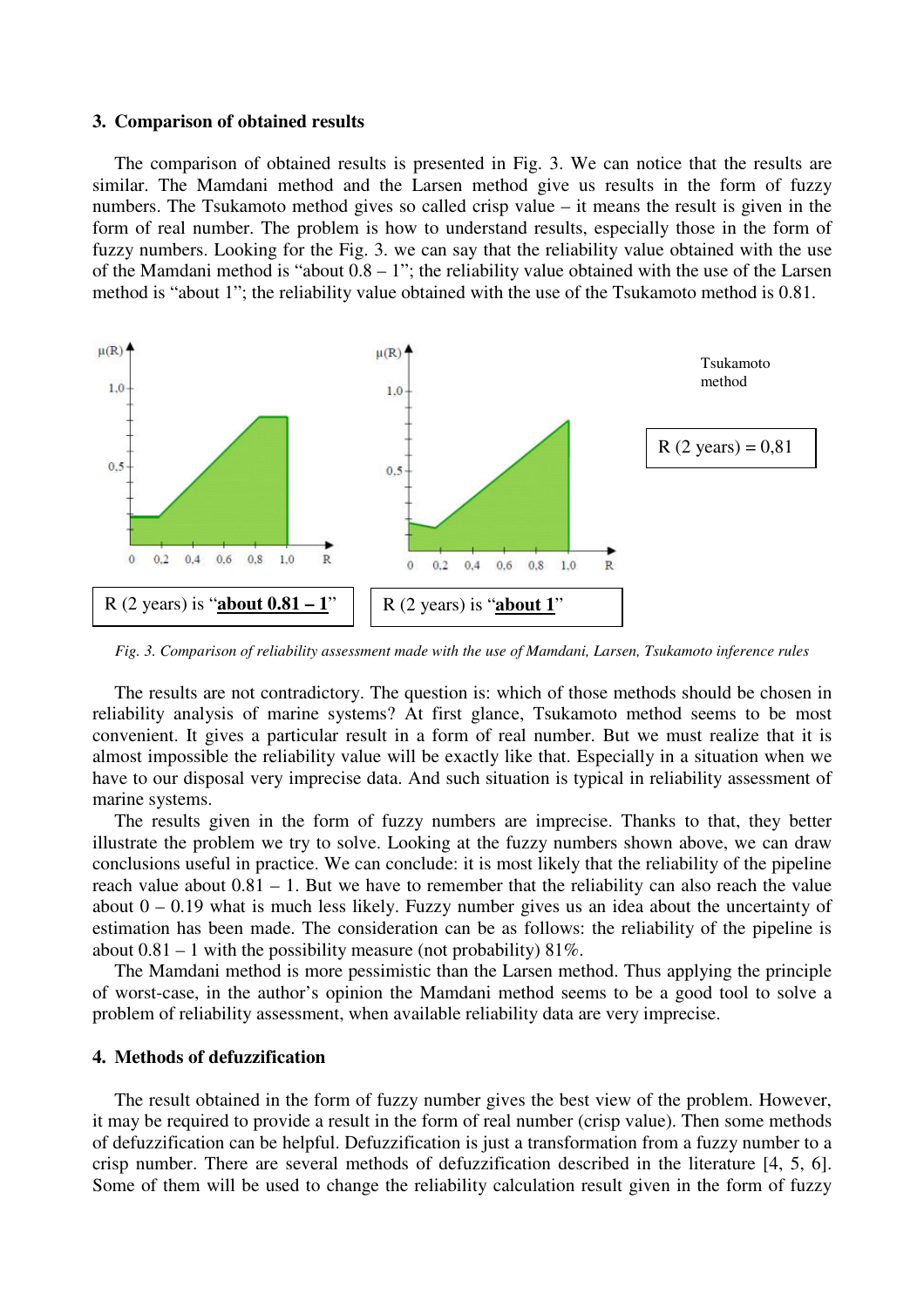number into crisp values. The application of those methods for the example being considerate in the article is given in Fig. 4. The results are compared in Tab. 1.

Center of Area Method

Center of Largest Area Method

Center of Sums Method



*Fig. 4. Methods of defuzzification used to get a crisp value of reliability* 

*Tab. 1. Comparison of reliability assessment results R0 given in the form of crisp values, with the use of different methods of defuzzification* 

| <b>Defuzzification Method</b> | $\mathbf{R}_{0}$ |
|-------------------------------|------------------|
| Center of Sums                | 0.510            |
| Center of Area                | 0.635            |
| Center of Largest Area        | 0.657            |
| First of Maximum              | 0.810            |
| Tsukamoto                     | 0.810            |
| Middle of Maximum             | 0.905            |
| Last of Maximum               |                  |